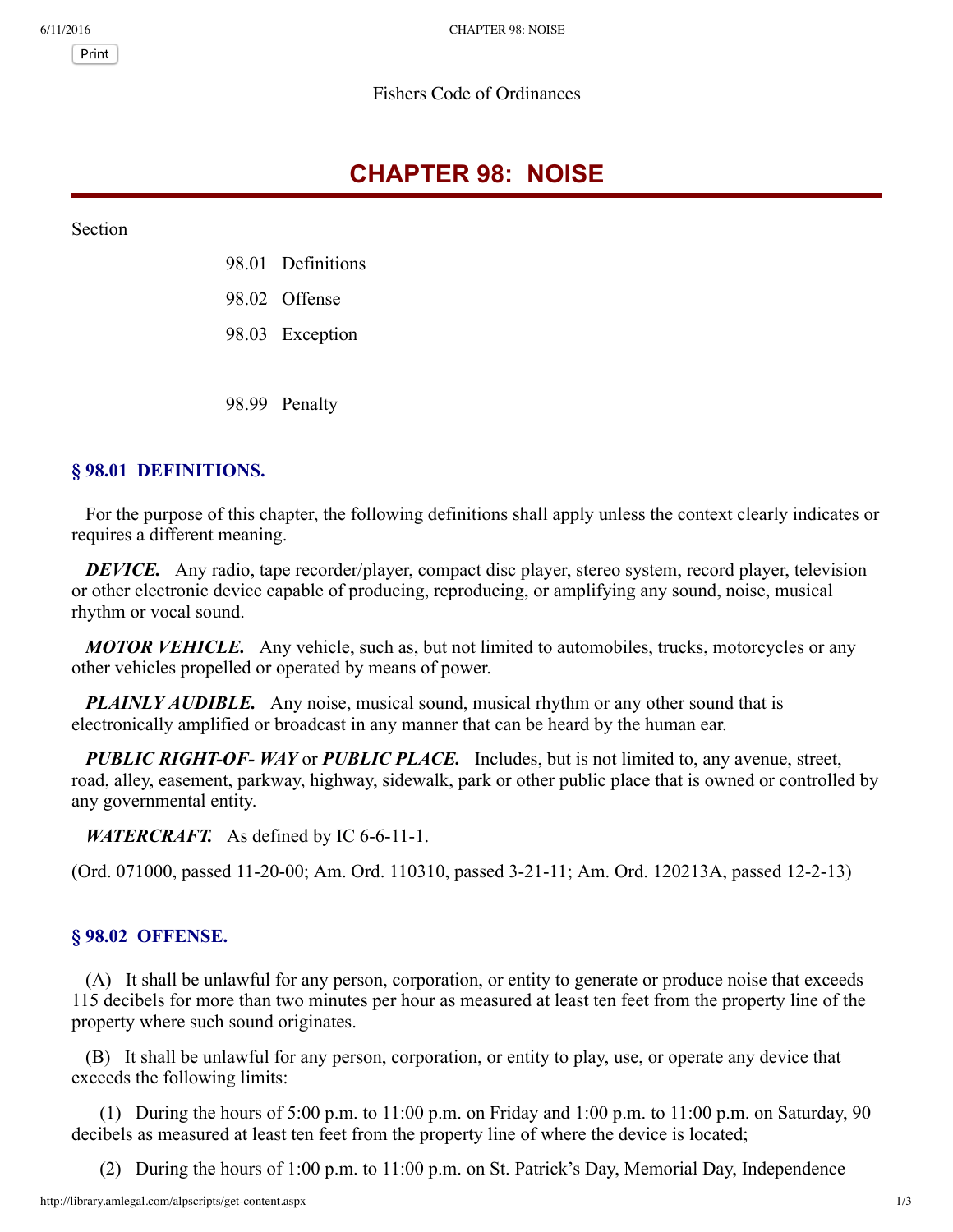#### 6/11/2016 CHAPTER 98: NOISE

Day, Labor Day, and New Year's Eve, 90 decibels as measured at least ten feet from the property line of where the device is located; and

(3) At all other days and times, 90 decibels as measured at least ten feet from the property line of where the device is located or any sound from a device that is audible from a distance of at least 40 feet from the property line of where the device is located.

(C) It shall be unlawful for any person to play, use, or operate a device from a watercraft or boat (as defined by IC 6-6-11-1) located on Geist Reservoir that exceeds 80 decibels at the shoreline or water's edge.

(D) It shall be unlawful within the municipal limits of the city, for any device within or attached to any motor vehicle to be utilized in or at such a level so as to be plainly audible at a distance greater than 30 feet from said device.

(E) The use and operation of lawn mowers, weed blowers, garden tractors, construction and repair equipment, go-carts, generators and power tools and the like, shall be limited to the following hours: between the hours of 7:00 a.m. and 10:00 p.m. May 15th to September 15th, and 7:00 a.m. to 9:00 p.m. September 16th to May 14th only.

(F) The use of rubbish collection equipment shall be in accordance with Chapter 50 of the City Code of Ordinances dealing with garbage, trash and refuse collections.

(Ord. 071000, passed 11-20-00; Am. Ord. 110310, passed 3-21-11; Am. Ord. 120213A, passed 12-2-13; Am. Ord. 091514A, passed 11-17-14)

### **§ 98.03 EXCEPTION.**

The following are exempted from the provisions of this section:

(A) Sounds emitted from authorized emergency vehicles or sirens (including tornado sirens).

(B) Burglar and car alarms and other warning devices, when properly installed, providing the cause for such alarm or warning device sound is investigated and turned off within a reasonable period of time.

(C) City or other governmental entity sanctioned parades, festivals, carnivals, fairs, celebrations, concert performances, band and drum corps performances, artistic performances and the like, as well as any rehearsals for same.

(D) The emission of sound for the purposes of alerting persons to the existence of an emergency or the testing of such equipment, or for the performance of emergency construction, repair or other work.

(E) Sounds associated with the normal operation of the Gun Club (14926 East 113th Street, Fortville, IN 46060), church bells, cannon salutes, Conner Prairie's re-enactments or Symphony on the Prairie, and boat racing horns on Geist Reservoir during a bona fide practice or race used by an official of the race or practice, when such sounds are within the normal range appropriate for such use.

(F) Subject to the other provisions of this section, and any other applicable law, rule or regulation, those sounds associated with motor vehicles lawfully operating on city, county, state, and federal streets and highways.

(G) Sounds associated with the operation of aircraft or snow removal equipment.

(H) Sounds emitted by emergency, generators in the event of power failure, periodic testing and maintenance shall adhere to division (B) above.

(I) Sounds emitted by construction work or road work approved by the city or other governmental entity.

(J) Train horns as required by law.